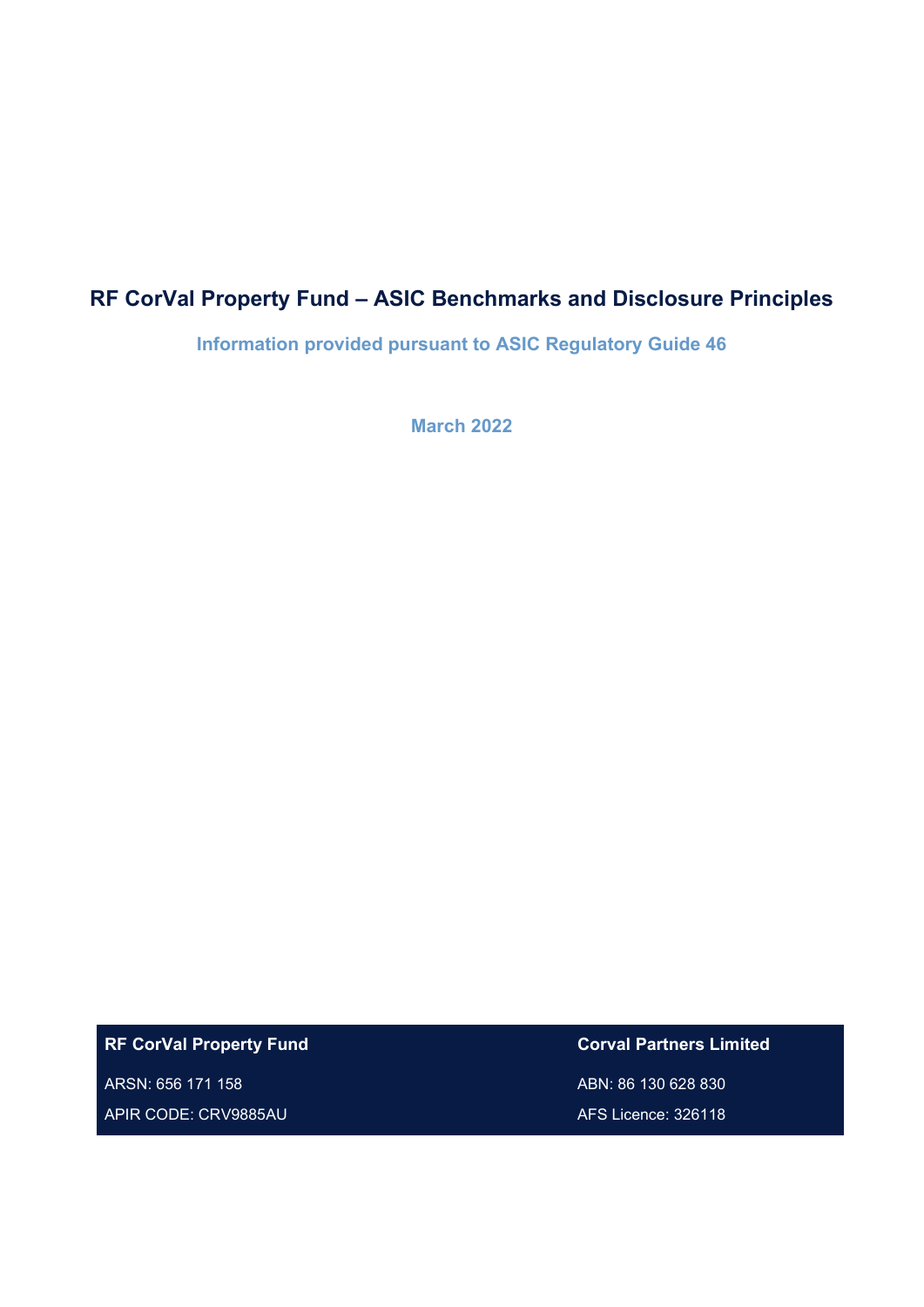## **1. Introduction**

Corval Partners Limited ABN 86 130 628 830 (**Responsible Entity**) is the responsible entity of the RF CorVal Property Fund ARSN 656 171 158 (**Fund**) and is the issuer of this document. The Responsible Entity issued a Product Disclosure Statement for the Fund on 19 January 2022, which contains an offer to apply for Ordinary Units in the Fund (PDS).

The Australian Securities and Investments Commission (**ASIC**) has developed six benchmarks and eight disclosure principles for unlisted property schemes that are aimed at helping retail investors decide whether an investment in an unlisted property scheme is suitable for them. The benchmarks and disclosure principles are contained in Regulatory Guide 46: *Unlisted property schemes: Improving disclosure for retail investors* (**Regulatory Guide 46**).

As the Fund is an unlisted property scheme, the Responsible Entity is required to disclose against the benchmarks and apply the disclosure principles contained in Regulatory Guide 46.

## **2. About this document**

The information in this document is general information only and does not take into account your objectives, financial situation or needs. This document should be read in conjunction with the Product Disclosure Statement for the Fund dated 19 January 2022 (**PDS**) as well as any updated information in relation to the Fund that is available on the Fund's website, [www.corval.com.au/](http://www.corval.com.au/)CPF (**Fund Website**).

If you have any doubt as to whether an investment in the Fund is appropriate for you, or whether you should stay invested in the Fund or increase your investment in the Fund, you should consult your financial or other professional adviser.

All information contained in this document is current as at 31 March 2022 unless stated otherwise. The Responsible Entity may update this document from time to time, and it is recommended you refer to the Fund Website for the latest version of this document.

A paper copy of this document is available free of charge to any person in Australia by calling us on +61 2 8203 8400.

## **3. Disclosure benchmarks**

This section overviews the disclosure benchmarks developed by ASIC for unlisted property schemes. This section also indicates where in this document you can find more information as to whether the Fund meets the relevant benchmark.

## **3.1** *Benchmark 1: Gearing policy*

This benchmark is met if the responsible entity maintains and complies with a written policy that governs the level of gearing at an individual credit facility level.

The Responsible Entity meets this benchmark. Refer to Section [5](#page-8-0) for more information.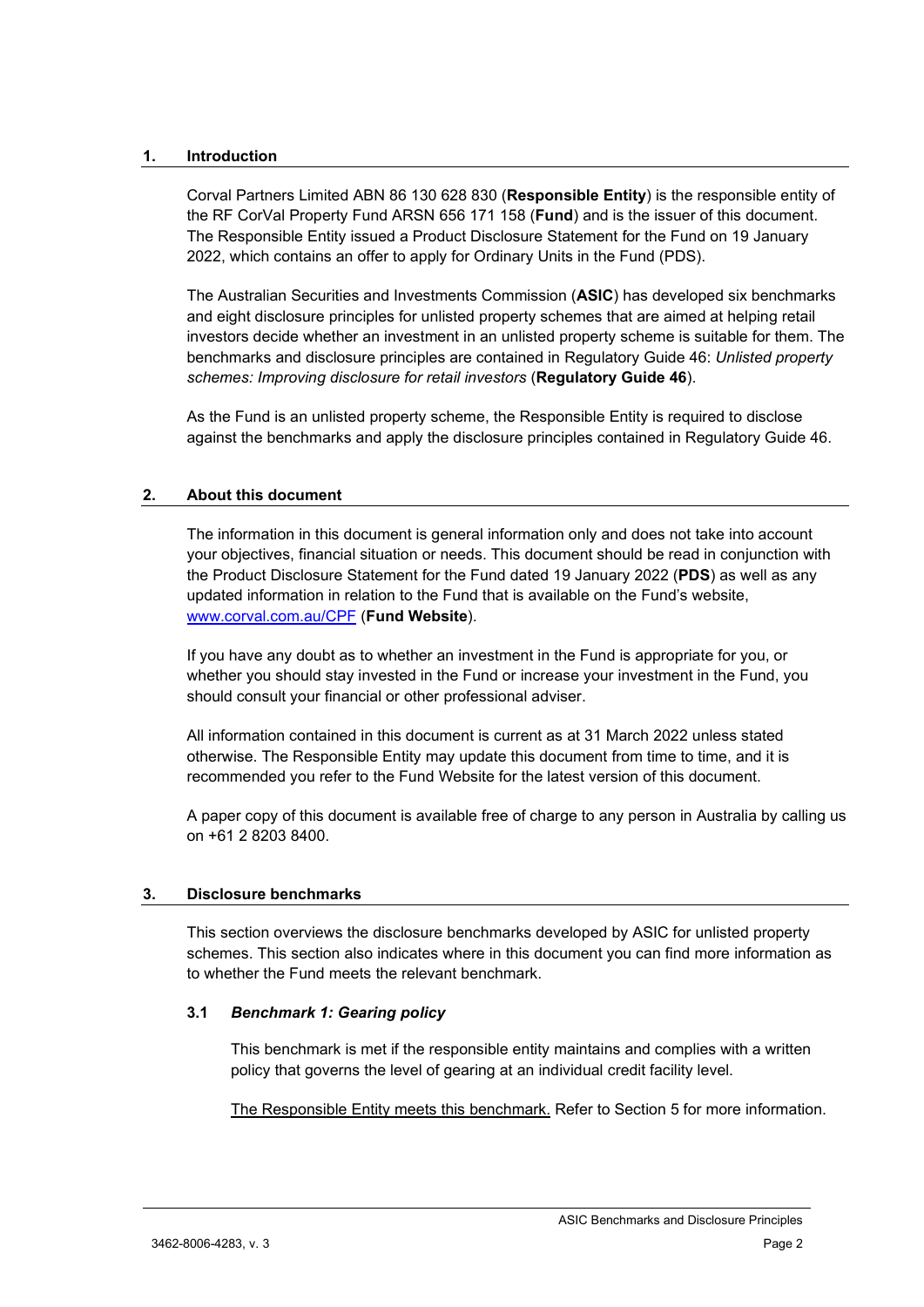## **3.2** *Benchmark 2: Interest cover policy*

This benchmark is met if the responsible entity maintains and complies with a written policy that governs the level of interest cover at an individual credit facility level.

The Responsible Entity meets this benchmark. Refer to Section [5](#page-8-0) for more information.

#### **3.3** *Benchmark 3: Interest capitalisation*

This benchmark is met if the responsible entity maintains and complies with a written policy that governs the level of interest cover at an individual credit facility level.

The Responsible Entity meets this benchmark. Refer to Section [5](#page-8-0) for more information.

#### **3.4** *Benchmark 4: Valuation policy*

This benchmark is met if the responsible entity maintains and complies with a written valuation policy that requires the following:

(a) A valuer to be qualified and independent.

That is, the responsible entity's valuation policy must require a valuer be independent, and be registered or licensed in the relevant state, territory or overseas jurisdiction in which the property is located (where a registration or licensing regime exists), or otherwise be a member of an appropriate professional body in that jurisdiction.

- (b) Procedures be followed for dealing with any conflicts of interest.
- (c) The rotation and diversity of valuers.
- (d) Valuations be obtained in accordance with a set timetable.
- (e) For each property, an independent valuation be obtained—
	- (i) before the property is purchased—
		- A. for a development property, on an 'as is' and 'as if complete' basis, and
		- B. for all other property, on an 'as is' basis, and
	- (ii) within two months after the directors form a view that there is a likelihood that there has been a material change in the value of the property.

The Responsible Entity meets this benchmark. Refer to Section [6](#page-10-0) for more information.

#### **3.5** *Benchmark 5: Related party transactions*

This benchmark is met if the responsible entity maintains and complies with a written policy on related party transactions, including the assessment and approval processes for such transactions and arrangements to manage conflicts of interest.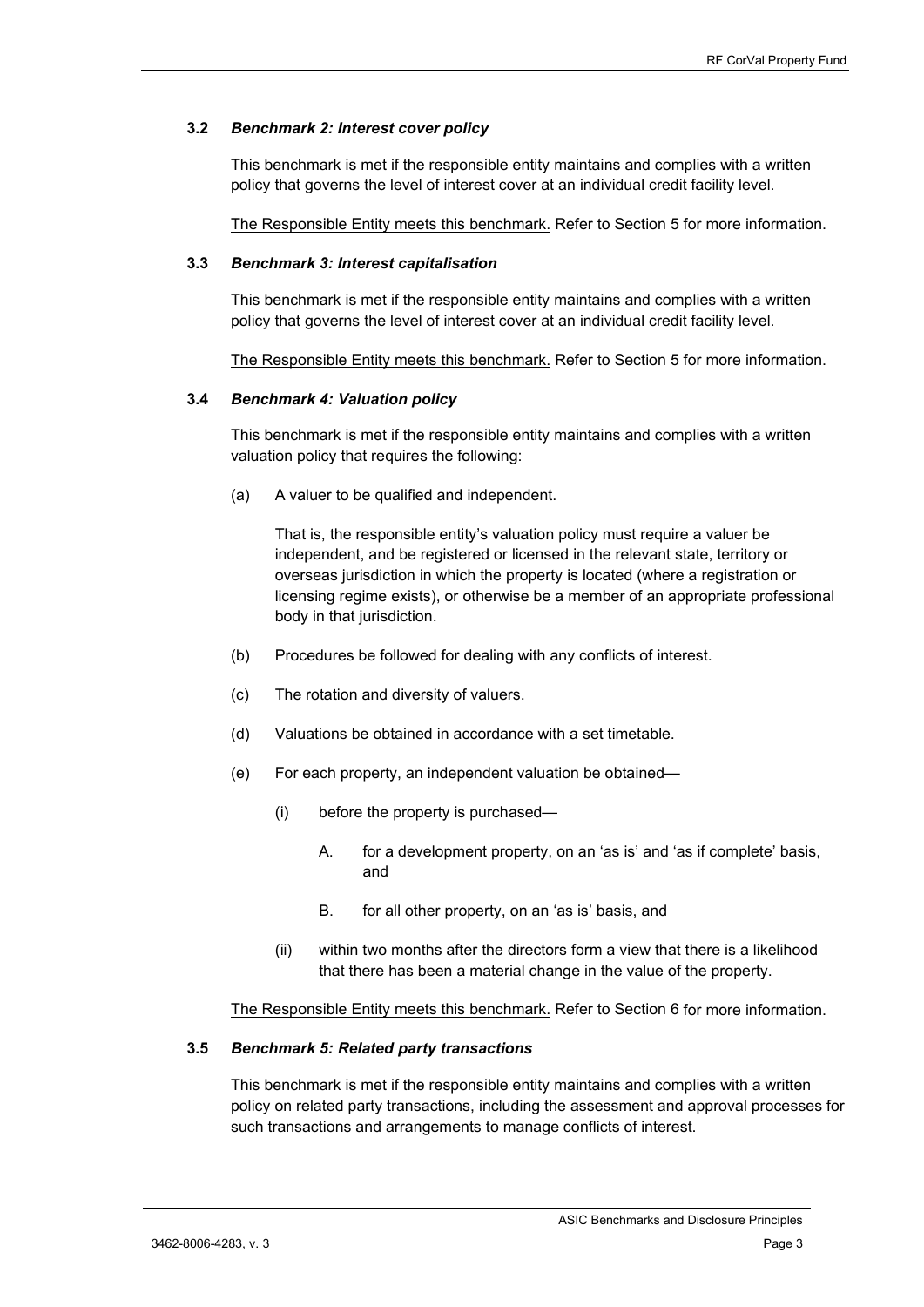The Responsible Entity meets this benchmark. Refer to Section [8](#page-12-0) for more information.

#### **3.6** *Benchmark 6: Distribution practices*

This benchmark is met if the scheme will only pay distributions from its cash from operations (excluding borrowings) available for distribution.

The Responsible Entity meets this benchmark. Refer to Section [9](#page-13-0) for more information.

#### **4. Disclosure principles**

This section overviews the disclosure principles developed by ASIC for unlisted property schemes. This section also indicates where in this document you can find the information disclosed by the Responsible Entity in compliance with those principles.

#### **4.1** *Disclosure Principle 1: Gearing ratio*

This principle provides a responsible entity should disclose a gearing ratio for the scheme calculated using the following formula:

Gearing ratio  $=$ Total interest-bearing liabilities Total assets

Refer to Section [5](#page-8-0) for the information disclosed by the Responsible Entity in compliance with this disclosure principle.

#### **4.2** *Disclosure Principle 2: Interest cover ratio*

The interest cover ratio gives an indication of an unlisted property scheme's ability to meet the interest payments from earnings. This principle provides a responsible entity should disclose the scheme's interest cover ratio calculated using the following formula and based on the latest financial statements:

Interest cover ratio = (EBITDA – unrealised gains + unrealised losses)

Interest expense

Refer to Section [5](#page-8-0) for the information disclosed by the Responsible Entity in compliance with this disclosure principle.

#### **4.3** *Disclosure Principle 3: Scheme borrowing*

This principle provides a responsible entity should disclose the following:

(a) If a scheme has borrowed funds (whether on or off-balance sheet), clearly and prominently disclose—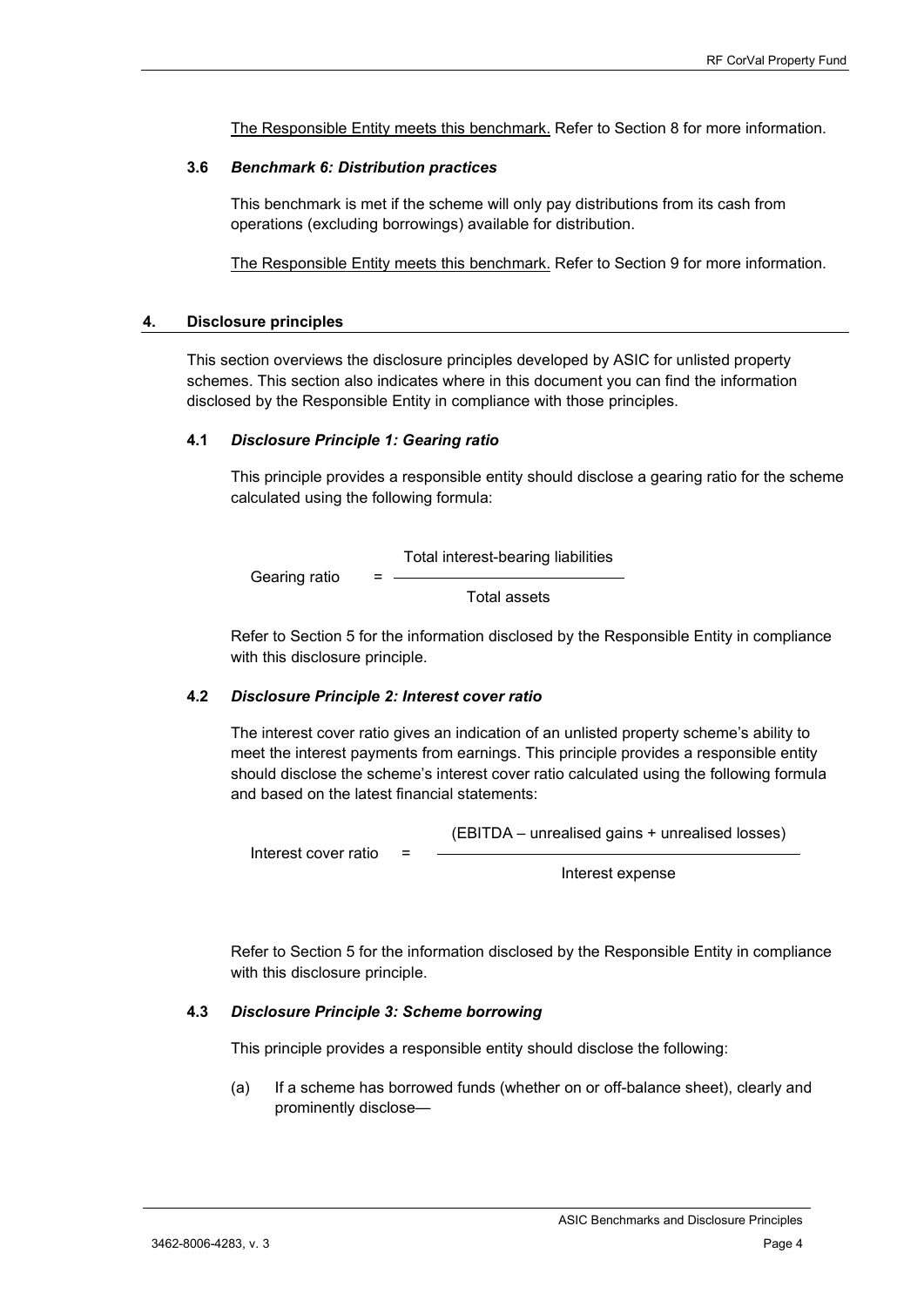- (i) for each borrowing that will mature in five years or less—the aggregate amount owing and the maturity profile in increments of not more than 12 months
- (ii) for borrowings that will mature in more than five years—the aggregate amount owing
- (iii) the amount (expressed as a percentage) by which either the operating cash flow or the value of the asset(s) used as security for the facility must fall before the scheme will breach any covenants in any credit facility
- (iv) for each credit facility—
	- A. the aggregate undrawn amount
	- B. the assets to which the facility relates
	- C. the loan-to-valuation and interest cover covenants under the terms of the facility
	- D. the interest rate of the facility, and
	- E. whether the facility is hedged
- (v) details of any terms within the facility that may be invoked as a result of scheme members exercising their rights under the constitution of the scheme, and
- (vi) the fact that amounts owing to lenders and other creditors of the scheme rank before an investor's interests in the scheme.
- (b) If borrowings and credit facilities will mature within 12 months, make appropriate disclosure about the prospects of refinancing or possible alternative actions (e.g., sales of assets or further fundraising). If a responsible entity has no reasonable grounds for commenting on the prospect of refinancing or possible alternative actions, it should state this and explain why to investors.
- (c) Explain any risks associated with their borrowing maturity profile, including whether borrowings have been hedged and, if so, to what extent.
- (d) Any information about scheme borrowing and breaches of loan covenants that is reasonably required by investors. A responsible entity should update investors about the status of scheme borrowings and any breaches of covenants through ongoing disclosure.

Refer to Section [5](#page-8-0) for the information disclosed by the Responsible Entity in compliance with this disclosure principle.

#### **4.4** *Disclosure Principle 4: Portfolio diversification*

This principle provides a responsible entity should disclose the following: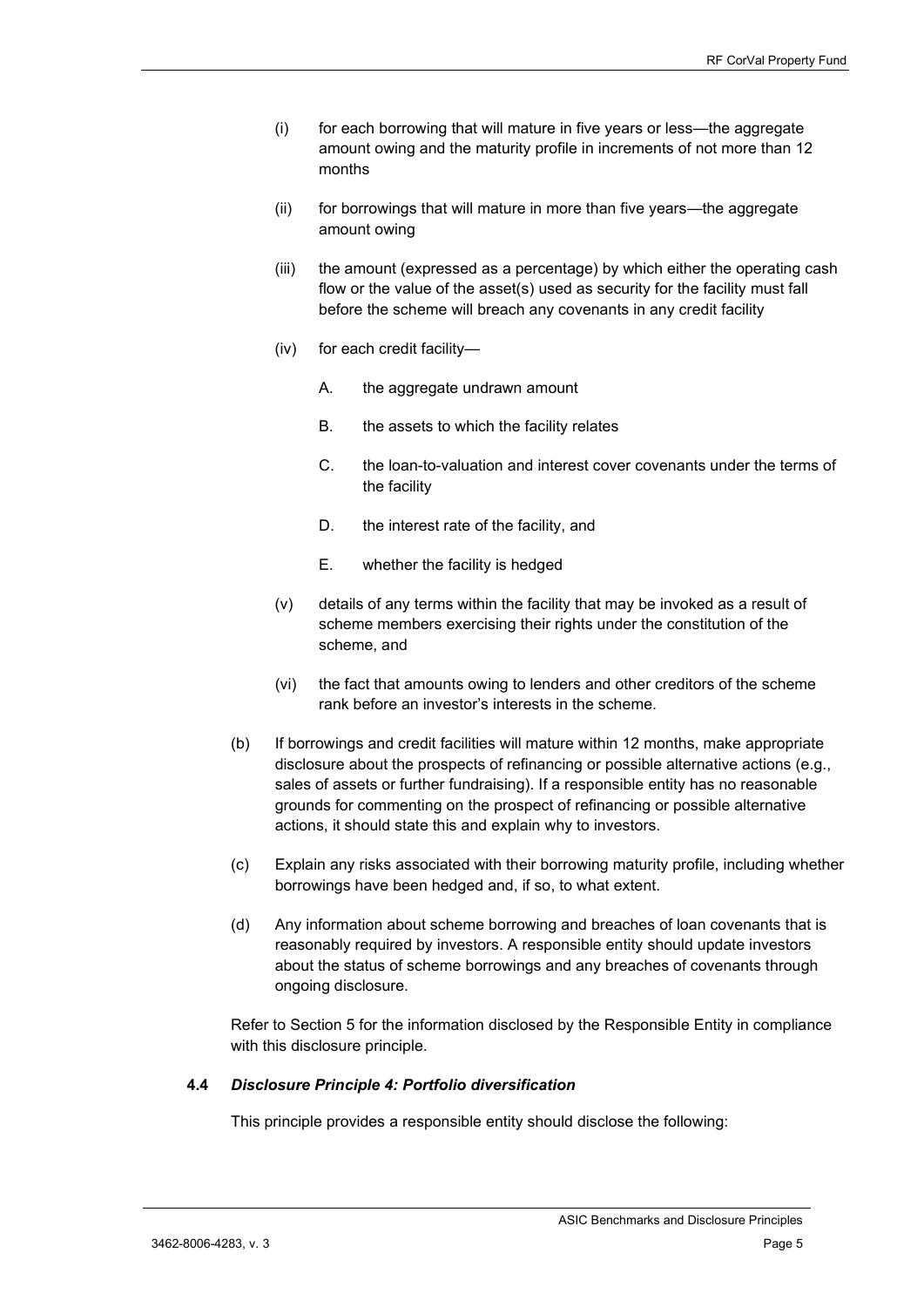- (a) The current composition of the scheme's direct property investment portfolio, including—
	- (i) properties by geographic location by number and value
	- (ii) non-development properties by sector (e.g., industrial, commercial, retail, residential) and development projects by number and value
	- (iii) for each significant property, the most recent valuation, the date of the valuation, whether the valuation was performed by an independent valuer and, where applicable, the capitalisation rate adopted in the valuation
	- (iv) the portfolio lease expiry profile in yearly periods calculated on the basis of lettable area or income and, where applicable, the weighted average lease expiry
	- (v) the occupancy rate(s) of the property portfolio
	- (vi) for the top five tenants that each individually constitute 5% or more by income across the investment portfolio, the name of the tenant and percentage of lettable area or income, and
	- (vii) the current value of the development and/or construction assets of the scheme as a percentage of the current value of the total assets of the scheme.
- (b) The investment strategy on investing in other unlisted property schemes, whether the scheme's current assets conform to the investment strategy and an explanation of any significant variance from this strategy.
- (c) A clear description of any significant non-direct property assets of the scheme, including the value of such assets.

This principle also provides if the scheme is involved in property development, then a responsible entity should disclose the following for each significant development asset—

- (a) the development timetable with key milestones
	- (b) a description of the status of the development against the key milestones identified
	- (c) a description of the nature of the funding arrangements for the development (including the sources of funding and repayment strategies if borrowing is used to fund the development)
	- (d) the total amounts of pre-sale and lease pre-commitments, where applicable
	- (e) whether the loan-to-valuation ratio for the asset under development exceeds 70% of the 'as is' valuation of the asset, and
	- (f) the risks associated with the property development activities being undertaken.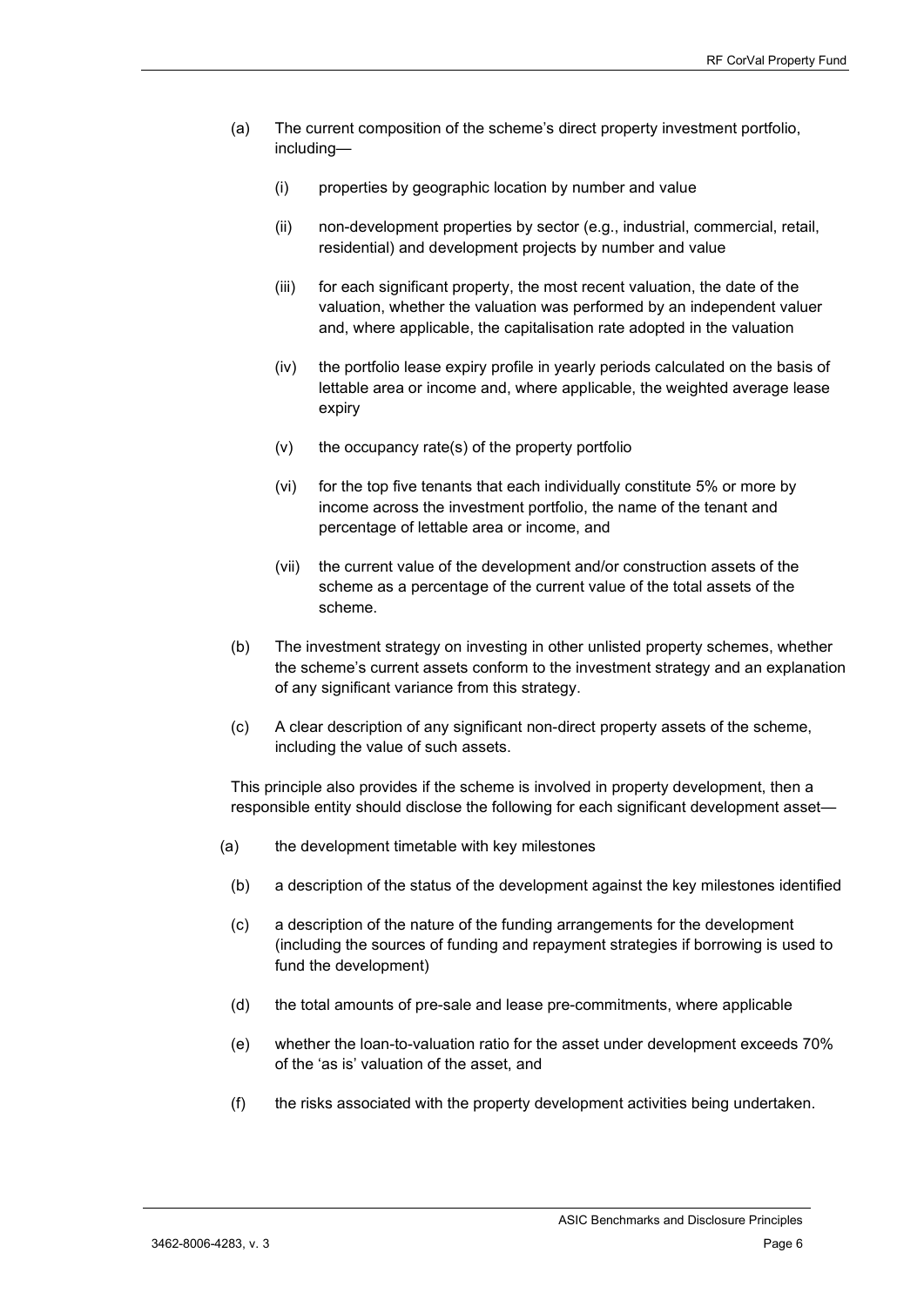If a scheme has over 20% of its property assets in development based on an 'as if complete' basis, then a responsible entity should ensure that the scheme is clearly identified as a development and/or construction scheme.

Refer to Section [7](#page-11-0) for the information disclosed by the Responsible Entity in compliance with this disclosure principle.

## **4.5** *Disclosure Principle 5: Related party transactions*

This principle provides a responsible entity that enters into transactions with related parties should describe related party arrangements relevant to the investment decision by disclosing—

- (a) the value of the financial benefit
- (b) the nature of the relationship (i.e., the identity of the related party and the nature of the arrangements between the parties, in addition to how the parties are related for the purposes of the Corporations Act or ASX Listing Rules—for group structures, the nature of these relationships should be disclosed for all group entities)
- (c) whether the arrangement is on 'arm's length' terms, is reasonable remuneration, some other exception applies, or we have granted relief
- (d) whether scheme member approval for the transaction has been sought and, if so, when (e.g., if member approval was obtained before the issue of interests in the scheme)
- (e) the risks associated with the related party arrangement, and
- (f) whether a responsible entity is in compliance with its policies and procedures for entering into related party transactions for the particular related party arrangement, and how this is monitored.

Refer to Section [8](#page-12-0) for the information disclosed by the Responsible Entity in compliance with this disclosure principle.

#### **4.6** *Disclosure Principle 6: Distribution practices*

This principle provides if a scheme is making or forecasts making distributions to investors, a responsible entity should disclose—

- (a) the source of the current distribution (e.g., from cash from operations available for distribution, capital, unrealised revaluation gains)
- (b) the source of any forecast distribution
- (c) whether the current or forecast distributions are sustainable over the next 12 months
- (d) if the current or forecast distribution is not solely sourced from cash from operations (excluding borrowings) available for distribution, the sources of funding and the reasons for making the distribution from these other sources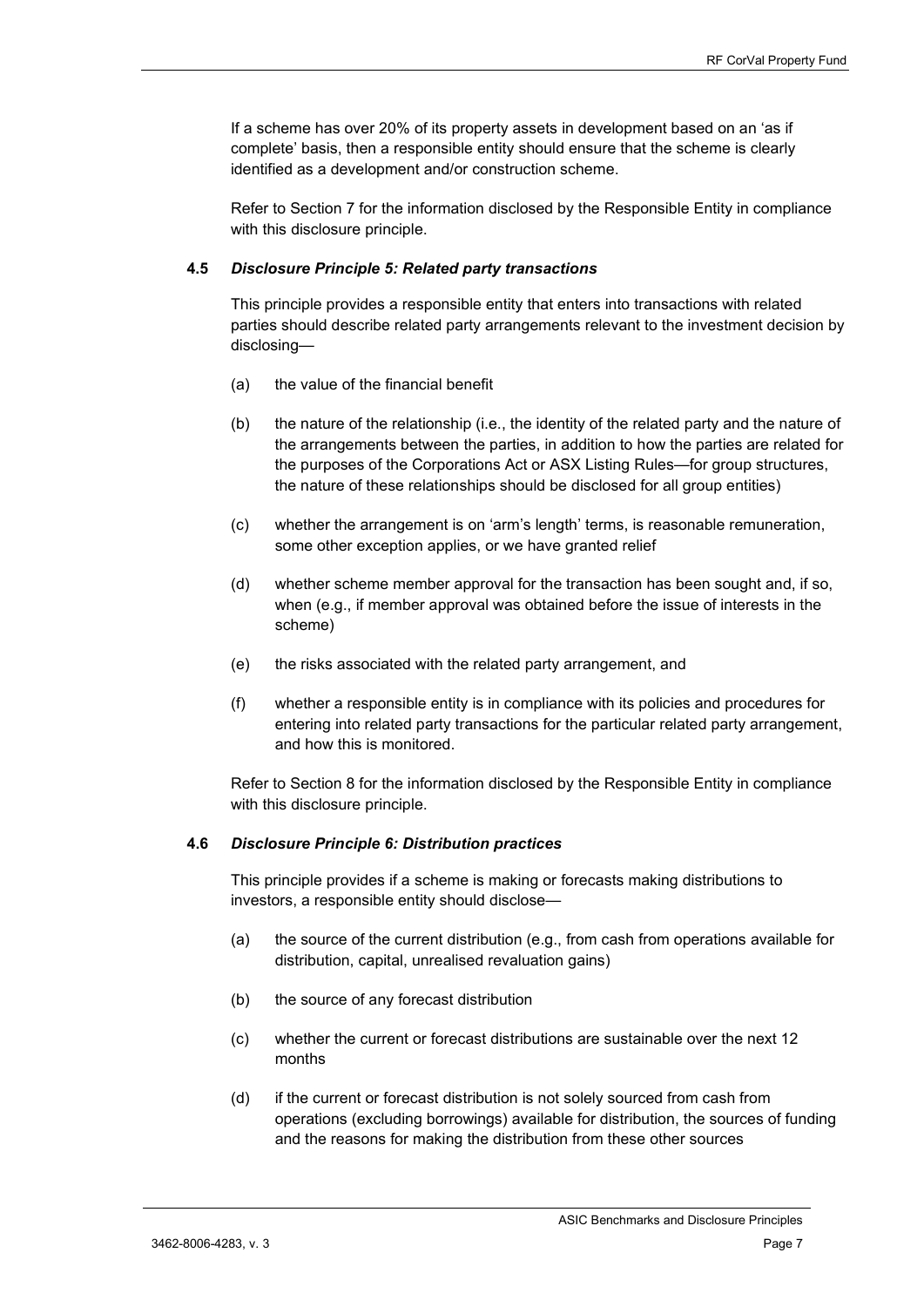- (e) if the current or forecast distribution is sourced other than from cash from operations (excluding borrowings) available for distribution, whether this is sustainable over the next 12 months, and
- (f) the impact of, and any risks associated with, the payment of distributions from the scheme from sources other than cash from operations (excluding borrowings) available for distribution.

Refer to Section [9](#page-13-0) for the information disclosed by the Responsible Entity in compliance with this disclosure principle.

## **4.7** *Disclosure Principle 7: Withdrawal arrangements*

This principle provides if investors are given the right to withdraw from a scheme, a responsible entity should clearly disclose—

- (a) whether the constitution of the scheme allows investors to withdraw from the scheme, with a description of the circumstances in which investors can withdraw
- (b) the maximum withdrawal period allowed under the constitution for the scheme (this disclosure should be at least as prominent as any shorter withdrawal period promoted to investors)
- (c) any significant risk factors or limitations that may affect the ability of investors to withdraw from the scheme, or the unit price at which any withdrawal will be made (including risk factors that may affect the ability of the responsible entity to meet a promoted withdrawal period)
- (d) a clear explanation of how investors can exercise their withdrawal rights, including any conditions on exercise (e.g., specified withdrawal periods and scheme liquidity requirements), and
- (e) if withdrawals from the scheme are to be funded from an external liquidity facility, the material terms of this facility, including any rights the provider has to suspend or cancel the facility.

Refer to Section [10](#page-13-1) for the information disclosed by the Responsible Entity in compliance with this disclosure principle.

## **4.8** *Disclosure Principle 8: Net tangible assets*

This principle provides a responsible entity of a closed-end scheme should clearly disclose the value of the net tangible assets (NTA) of the scheme on a per unit basis in pre-tax dollars using the following formula:

## NTA = Net assets – intangible assets +/- any other adjustments Number of units in the scheme on issue

A responsible entity should disclose the methodology for calculating the NTA and details of the adjustments used in the calculation, including the reasons for the adjustments.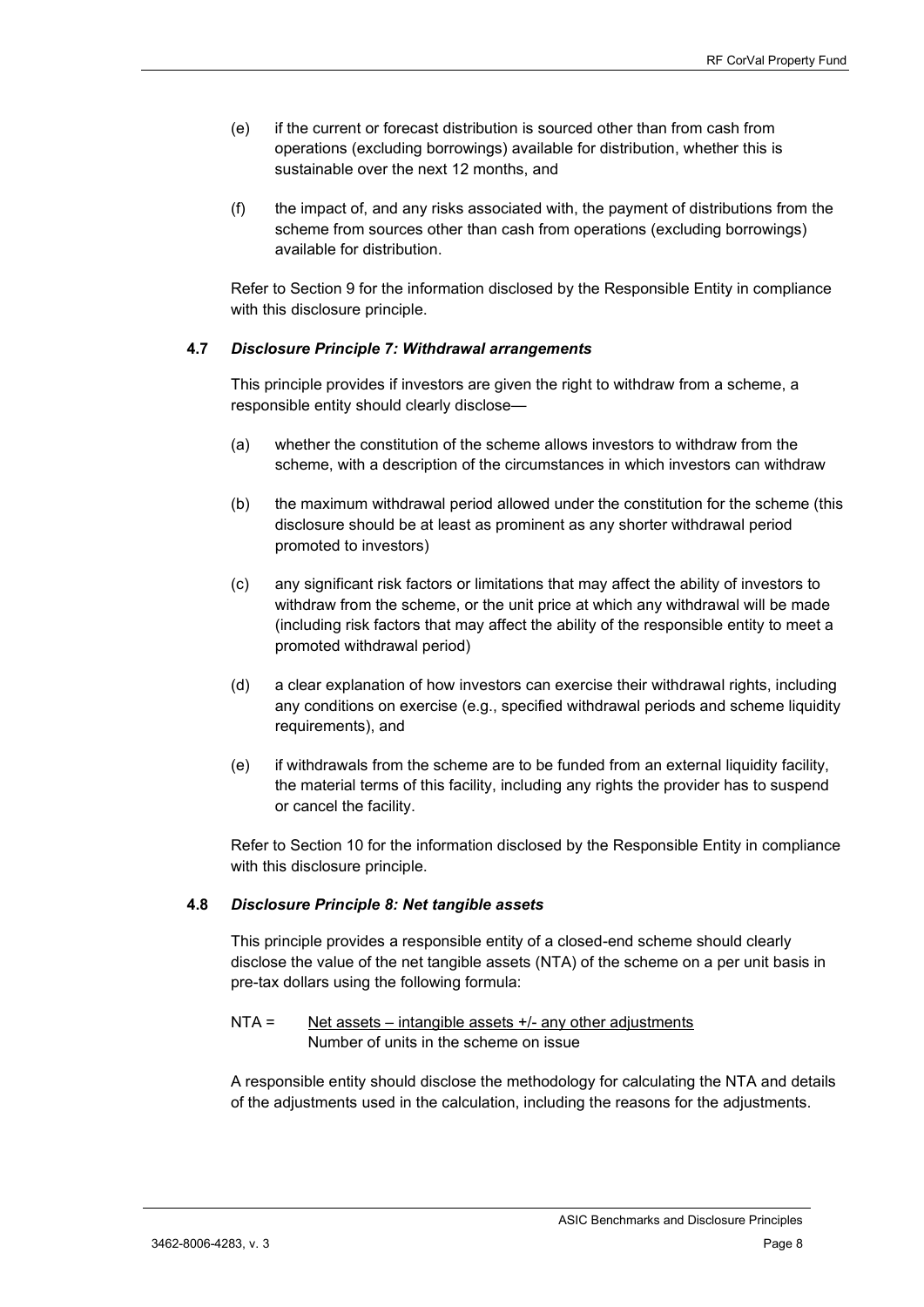A responsible entity should also explain to investors what the NTA calculation means in practical terms and how investors can use the NTA calculation to determine the scheme's level of risk.

This disclosure principle does not apply as the Fund is not a closed-end scheme and the unit price will be calculated daily. Refer to Section [11](#page-13-2) for more information.

#### <span id="page-8-0"></span>**5. Borrowing and gearing**

#### **5.1** *Gearing and interest cover policy*

The Responsible Entity maintains and complies with a written policy that governs the Fund's level of gearing and interest cover at a Fund and individual debt facility level.

Debt facilities will be provided by major Australian or international financial institutions with security granted against the Property Investments by a first-ranking mortgage and security interests over Fund assets in priority, but with no recourse to Investors.

The Responsible Entity will aim to enter into debt facilities where the maximum allowable loan-to-value ratio and minimum allowable interest cover ratio provide sufficient headroom to minimise the likelihood of these covenants being breached.

Interest expenses of the Fund will not be capitalised in the ordinary course of business.

## **5.2** *Gearing Ratio*

The Gearing Ratio indicates the extent to which the Fund's assets are funded by borrowings. The Gearing Ratio gives an indication of the potential risks faced by the Fund as a result of its borrowings due to, for example, an increase in interest rates or a decrease in the value of the Property Investments.

A higher Gearing Ratio means a higher reliance on external liabilities to fund assets and exposes the Fund to increased funding costs if interest rates rise. A highly geared investment has a lower asset buffer to rely on in times of financial stress. Regulatory Guide 46 requires the Gearing Ratio to be calculated as:

Gearing Ratio = Total interest-bearing liabilities Total assets

As at 31 March 2022, the Fund's Gearing Ratio was calculated as follows:

Total Interest-Bearing Liabilities: nil

Total Assets: \$15.2 million

#### **Gearing Ratio**: 0%

The Fund may also be exposed indirectly to gearing because a Property Trust in which it invests may use borrowings to acquire properties. The Responsible Entity calculates the gearing of the Fund taking into account the Fund's share of assets and liabilities of all underlying Property Trusts. This is known as the Look Through Gearing Ratio. The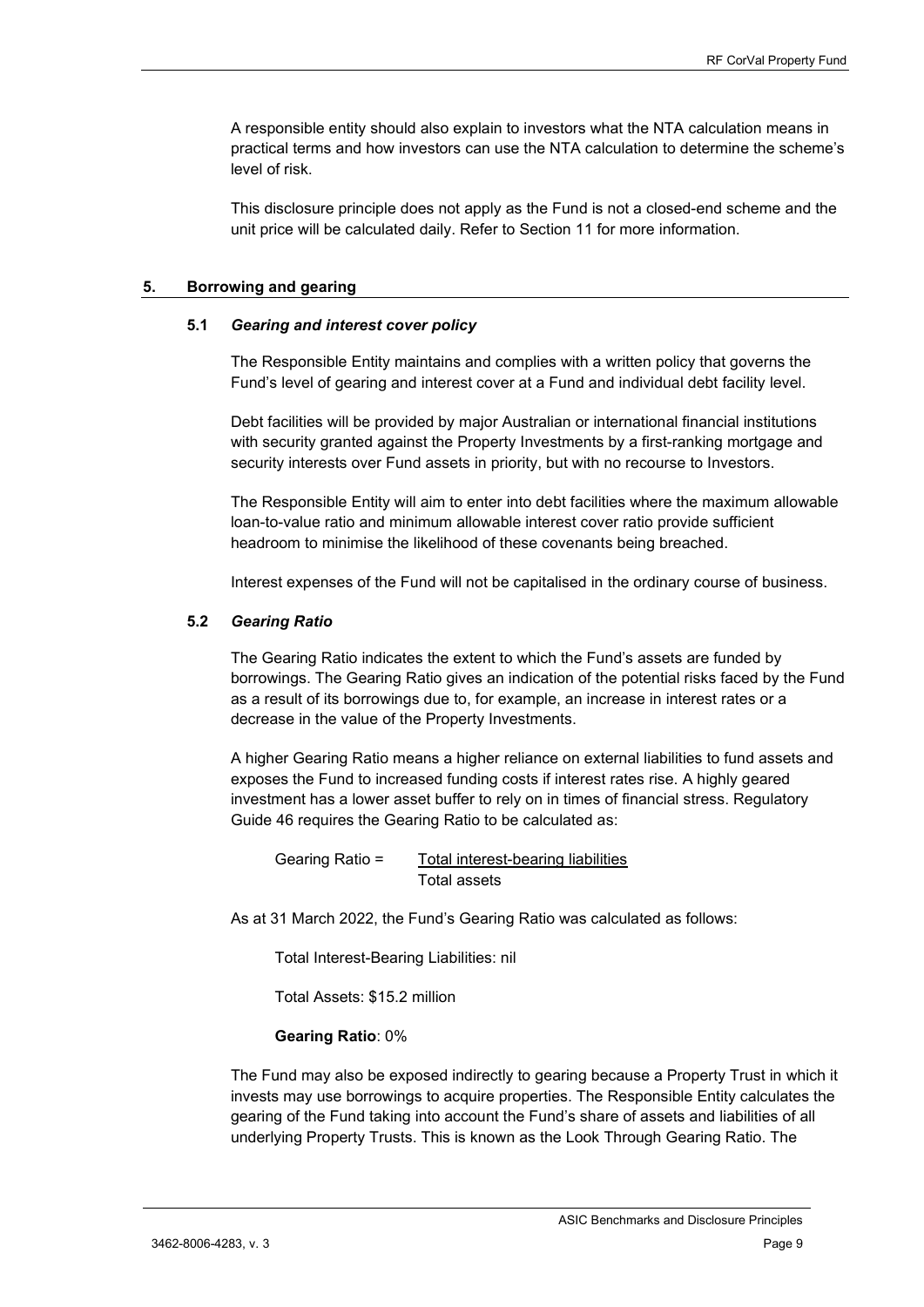Responsible Entity aims to maintain the Look Through Gearing Ratio for the Fund at no more than 55% and will not acquire any Property Investments which, at the time of acquisition, would result in a Look Through Gearing Ratio for the Fund above 55%. However, if the value of the Fund's assets falls, then in those circumstances it is possible the Look Through Gearing Ratio may exceed 55%. In these circumstances the Responsible Entity may take steps to reduce gearing by either raising new capital or selling assets.

The Responsible Entity does not take into account the gearing of any investment the Fund may have in A-REITs in calculating the Look Through Gearing Ratio.

The Responsible Entity has a Look Through Gearing Ratio target for the Fund of between 35% and 45%. Gearing may temporarily exceed the target to complete the acquisition of Property Investments or other investments with subsequent capital raised from new Investors being used to reduce the Fund's gearing in line with the gearing target. Gearing may also be lower from time to time if the Responsible Entity determines it is prudent to do so. However, the maximum Look Through Gearing Ratio for the Fund is 55%.

As at 31 March 2022, the Look-Through Gearing ratio of the Fund was 42%.

## **5.3** *Interest cover ratio*

Interest cover measures the ability of the Fund to meet its interest payments on debt finance from its earnings. The level of interest cover gives an indication of the Fund's financial health, in paying both interest to debt finance providers and distributions to Investors. It is a key measure of the risks associated with the Fund's debt finance and the sustainability of debt refinancing.

The lower the interest cover ratio, the higher the risk that the Fund will not be able to meet its interest payments. A fund with a low interest cover ratio only needs a small reduction in earnings, or a small increase in interest rates or other expenses, to be unable to meet its interest payments. Regulatory Guide 46 requires the interest cover ratio to be calculated as:

Interest cover ratio = (EBITDA – unrealised gains + unrealised losses) interest expense

As 31 March 2022, the interest cover ratio was calculated as follows:

EBITDA \$1.40 million – unrealised gains \$1.35 million = \$0.05 million

Interest expense: nil

## **Interest cover ratio:** n/a

As at 31 March 2022, the Fund did not hold any direct interest-bearing liabilities and therefore the total cost of interest bearing liabilities over the period to 30 June 2022 is expected to be 0% (annualised), calculated by estimated total interest expense over the period divided by estimated interest bearing liabilities as at 30 June 2022. This includes the estimated cost of the bank margin, any fixed interest rate and any floating facility rate as applicable to any direct interest-bearing liabilities of the Fund.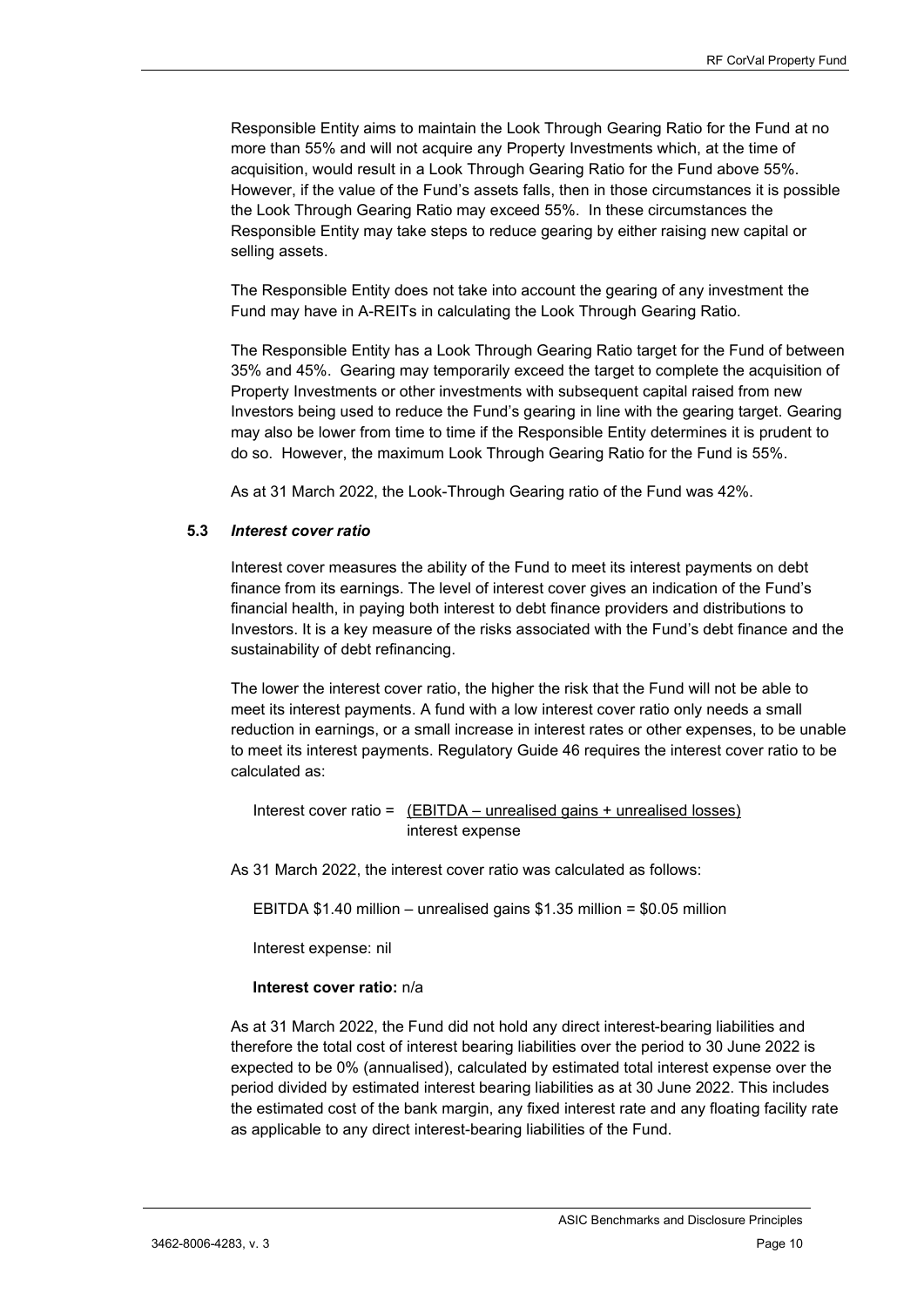## **5.4** *Covenant sensitivities*

As at 31 March 2022, the Fund did not hold any direct interest-bearing liabilities and therefore will not be subject to any loan covenants.

In the future it is expected that the Fund may hold direct interest-bearing liabilities and under the terms of such debt facilities the Fund will be required to comply with certain loan covenants over the course of the financial year. It is expected the Fund will be compliant with all covenants including the Interest Cover Ratio (ICR) and Loan to Valuation Ratio (LVR). At the time the Fund holds direct interest-bearing liabilities it will be reported by what percentage the value of the Property Investments (based on the latest independent valuations) would have to fall for the Fund to breach its LVR covenant and by what percentage the income of the Fund would have to fall for the Fund to breach its ICR covenant.

## **5.5** *Interest capitalisation*

The Responsible Entity intends to Fund interest payments from income received by the Fund and does not intend to capitalise any interest payments.

#### <span id="page-10-0"></span>**6. Valuations**

The Responsible Entity has implemented a written valuation policy for the valuation of property assets held by the Fund that meets Benchmark 4.

The Responsible Entity's valuation policy requires that—

- (a) before a property is acquired, it is independently valued
- (b) the Fund's properties are valued every twelve months (or within two months after the Directors form a view that there is a likelihood there has been a material change in the value of the property) or more frequently if the requirements of the Fund's debt providers require it
- (c) independent valuers be acceptable to the Fund's debt providers (if any), be registered or licensed and provide valuations which comply with all relevant industry standards and codes, and
- (d) independent valuers must be rotated such that the same independent valuer cannot value an asset for more than three times consecutively.

To obtain a copy of the Responsible Entity's valuation policy, please contact the Responsible Entity.

The Fund has obtained independent valuations for the Property Investments that form the Initial Portfolio. See Section [7.1](#page-11-1) for the valuation information.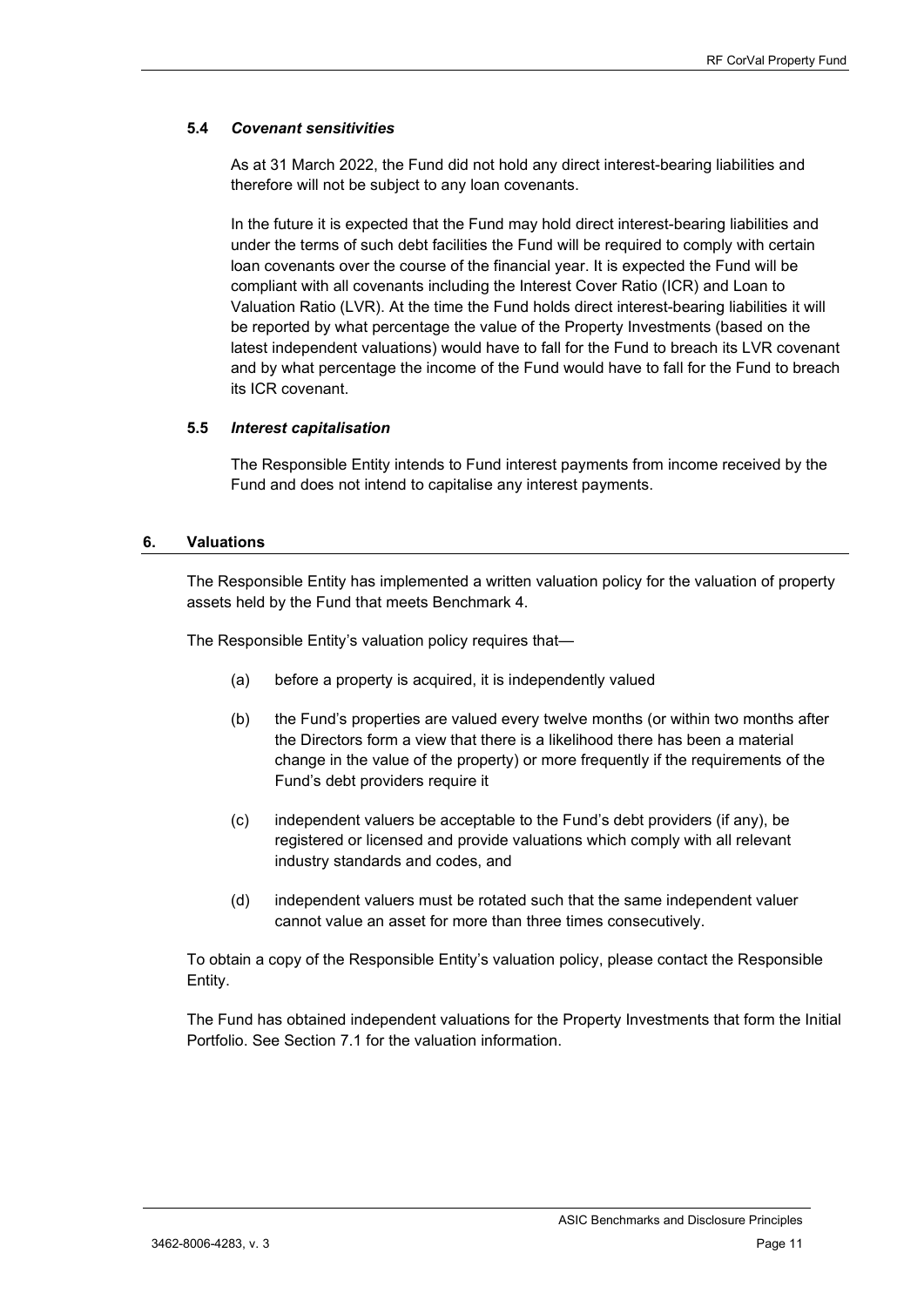## <span id="page-11-0"></span>**7. Portfolio diversification**

Generally, the more diversified a portfolio is, the lower the risk than an adverse event affecting one property or one lease will put the overall portfolio at risk.

The Fund's objective is to provide investors with consistent quarterly income and the potential for long-term capital growth by investing in a portfolio of Australian property assets, diversified across geography, asset class and tenant.

The Fund aims to achieve its objective by investing in good quality, income producing properties including assets in the office, industrial/logistics, healthcare, agriculture and retail sectors. The Fund will invest both directly and indirectly, by investing in unlisted Property Trusts that are established and managed by RF CorVal, where those Property Trusts invest in direct properties that are suitable for the Fund. The Fund may invest in Property Trusts that own properties subject to development however, it is expected any such investments would constitute less than 10% of the gross assets of the Fund.

The Fund may also invest up to 10% of the gross assets of the Fund in more liquid assets, including A-REITs, Mortgage Funds, cash and cash equivalent products. The Fund's exposure to these assets is intended to provide an income source on any surplus capital not immediately required for investment in Direct Property or Property Trusts.

The following asset allocation ranges and typical allocations are provided as a guide only. At any time, the amount invested in any particular asset class may be less than or exceed the ranges and allocations set out below. For example, the amount held in A-REITs, cash or cashlike products may exceed the allocation range prior to the acquisition of a Property Investment, or following the disposal of a Property Investment. At these times, the amount held in direct and non-listed property assets may be less than the below range.

| Asset class                 | Allocation range |  |
|-----------------------------|------------------|--|
| <b>Property Investments</b> | 90-100%          |  |
| A-REIT <sub>S</sub>         | $0 - 10%$        |  |
| Mortgage Funds              | $0 - 10%$        |  |
| Cash or cash-like products  | $0 - 10%$        |  |

The Initial Portfolio will consist of indirect interests in Property Trusts that are managed by RF CorVal, providing the Fund with exposure to a diversified portfolio of properties across Australia. See Section 7.1 for details of the Initial Portfolio.

## <span id="page-11-1"></span>**7.1** *Current investment portfolio*

Over time, as the Fund acquires or sells assets consistent with its investment strategy, the specific assets comprising the Fund's investment portfolio will change.

As at 31 March 2022, the investment portfolio of the Fund included interests in the following Property Trusts (Initial Portfolio):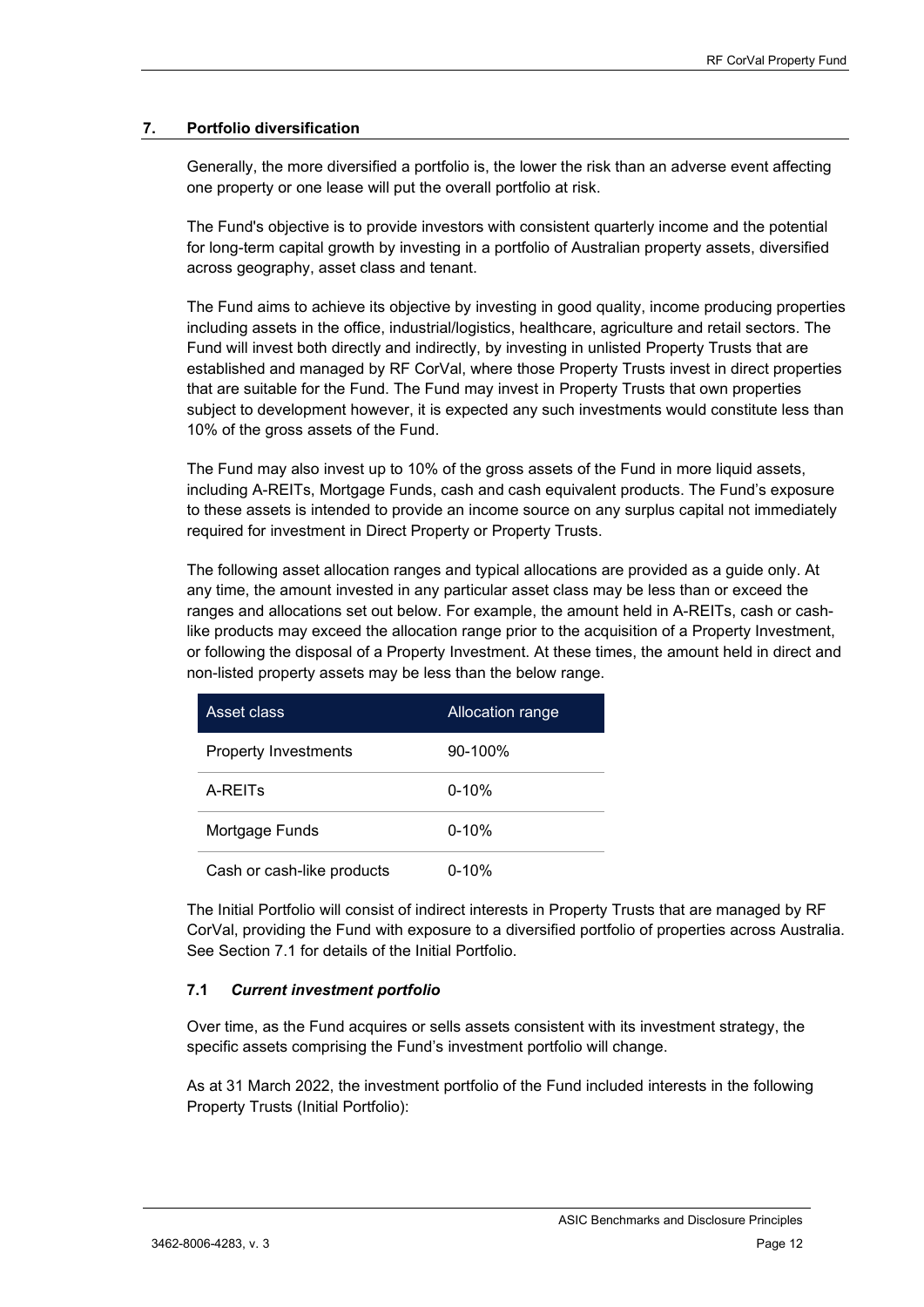| <b>Property Trust</b>              | <b>Trustee</b>          | <b>Valuation of</b><br><b>Property Trust<sup>1</sup></b> | <b>Valuer</b> | Fund's<br>Interest <sup>2</sup> | <b>Sector</b>              |
|------------------------------------|-------------------------|----------------------------------------------------------|---------------|---------------------------------|----------------------------|
| CorVal 26 Flinders Street Trust    | CorVal Partners Limited | \$53.50m                                                 | External      | 4.1%                            | Office                     |
| CorVal Corporate Centre Trust      | CorVal Partners Limited | \$101.00m                                                | External      | 2.2%                            | Office                     |
| CorVal Workzone Trust              | CorVal Partners Limited | \$97.00m                                                 | External      | 4.6%                            | Office                     |
| CorVal Inghams Murray Bridge Trust | CorVal Partners Limited | \$71.50m                                                 | External      | 8.2%                            | Industrial                 |
| CorVal Pact Trust                  | CorVal Partners Limited | \$73.50m                                                 | External      | 6.6%                            | Industrial                 |
| RF CorVal 33 Longland Street Trust | CorVal Partners Limited | \$22.40m                                                 | External      | 4.3%                            | Office                     |
| <b>RF CorVal Eureka Trust</b>      | CorVal Partners Limited | \$58,00m                                                 | External      | 1.9%                            | Tourism and<br>Hospitality |
| RF CorVal Industrial Infill Trust  | CorVal Partners Limited | \$57.75m                                                 | External      | 2.2%                            | Industrial                 |

1. reflects the valuation of the underlying properties owned by the Property Trusts in which the Fund holds an interest 2. this percentage interest is based on the number of units owned by the Fund in the Property Trusts as at 31 March 2022

Initially, the only other significant non-direct property asset of the Fund will be cash or cash-like products. As at 31 March 2022, the Fund held cash or cash-like products of approximately \$1.1m.

Initially, the Fund will have no Direct Property investments and no development and/or construction assets.

Details of the Fund's current portfolio will be updated regularly on the Fund Website.

## <span id="page-12-0"></span>**8. Related party transactions**

The Responsible Entity maintains and complies with a written policy on related party transactions, including the assessment and approval process for such transactions and arrangements to manage conflicts of interest. All transactions in which the Responsible Entity may have, or may be perceived to have, a conflict of interest will be conducted in accordance with the Responsible Entity's related party transactions policy. Under this policy, the Responsible Entity may be required to disclose conflicts of interest to Investors and to ensure that its disclosure is timely, prominent, specific and meaningful, and contains enough detail to understand and assess the potential impact on the service provided by the Responsible Entity.

The primary examples of the conflicts of interest that applies to the Fund is the appointment of related parties to perform fund management and property management services, and investments in unlisted property funds managed or operated by CorVal Group.

The Responsible Entity may also seek other professional services for the Fund from qualified service providers, including from related parties of the Responsible Entity. The fees for these services will be charged at normal commercial rates to the Fund.

The Responsible Entity has appointed CorVal Investment Pty Ltd ACN 619 074 663 to act as the manager of the Fund (Manager) pursuant to an investment management agreement. The Manager is a related company of the Responsible Entity and is also part of CorVal Group. The appointment is on arm's length terms and the remuneration paid to the Manager is consistent with market rates. The Responsible Entity complied with the procedures in its related party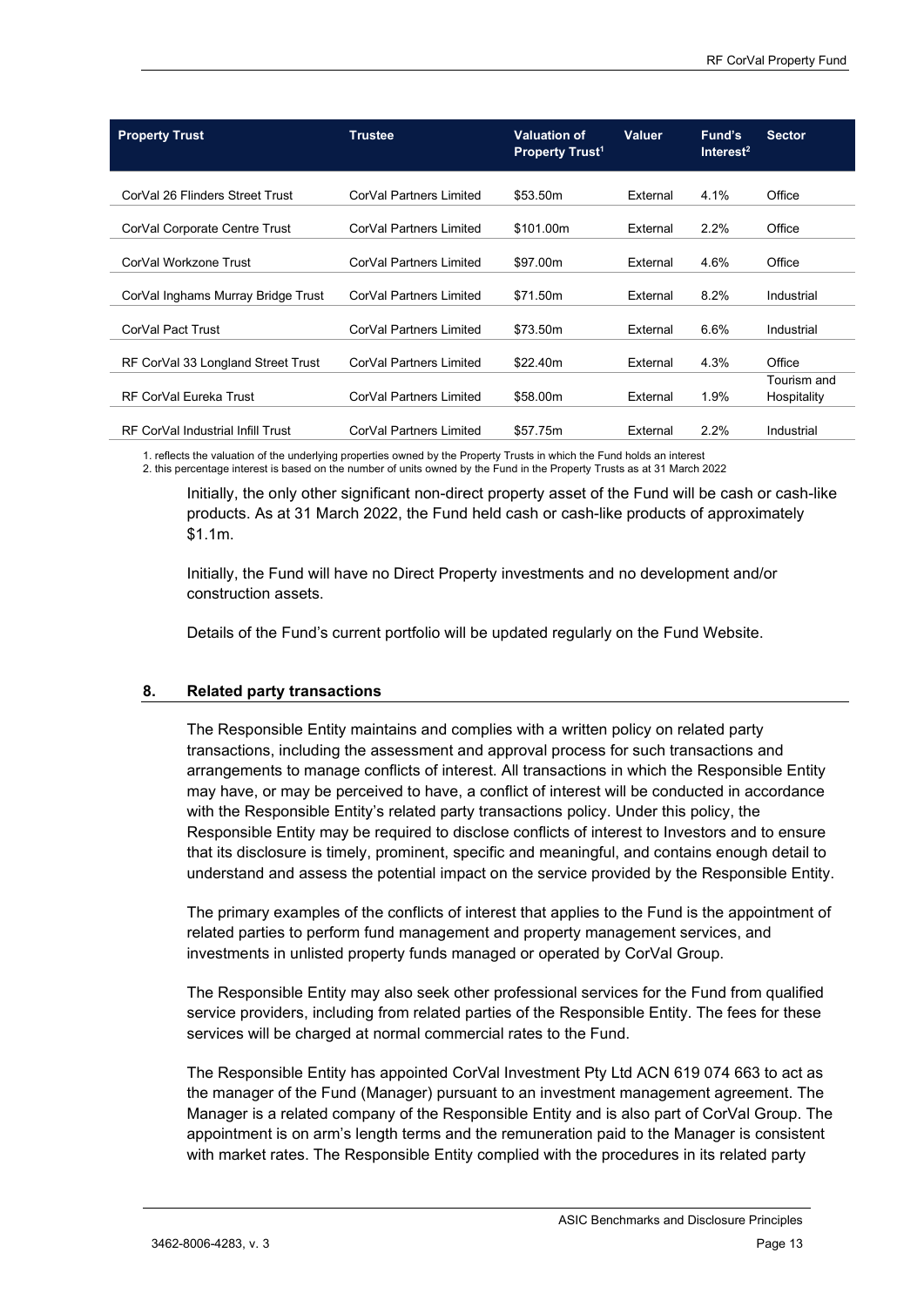transactions policy in appointing the Manager and regularly reviews the arrangement in accordance with this policy and the investment management agreement. A summary of the investment management agreement is contained in Section 9.3 of the PDS, and the fees payable to the Manager are as described in Section 8 of the PDS, and the risks associated with related party arrangements are set out in Section 7 of the PDS.

## <span id="page-13-0"></span>**9. Distribution practices**

Some property schemes make distributions partly or wholly from unrealised revaluation gains, capital, borrowings, or support facilities arranged by the responsible entity, rather than solely from cash from operations available for distribution. This may not be commercially sustainable over the longer term, particularly when property values are not increasing.

The Fund will only pay distributions from its cash from operations (excluding borrowings) available for distribution. It is intended for distributions to be paid on a quarterly basis.

The Responsible Entity considers the Fund's distributions will be sustainable from the Fund's available cash resources for at least 12 months into the future.

## <span id="page-13-1"></span>**10. Withdrawal arrangements**

Investors have no right to demand a withdrawal of their investment in the Fund. However, the Responsible Entity intends to offer Investors the opportunity to withdraw their investment each quarter on a limited basis via a Capped Withdrawal Facility. The amount available for withdrawal will be subject to available liquidity and capped at 2.5% of the Fund's net asset value on the last Business Day of the relevant quarter. The closing date is generally 4:00pm Sydney time on the last Business Day of each quarter.

In addition to the Capped Withdrawal Facility, Investors may be able to withdraw from the Fund pursuant to a Periodic Liquidity Event. The Responsible Entity intends, subject to its obligations at law, to offer Periodic Liquidity Events on or around each five-year anniversary of the commencement of the Fund. It is intended the first Periodic Liquidity Event will therefore be offered around January 2027.

Notwithstanding any of the above, withdrawals from the Fund may be scaled back, delayed or suspended in certain circumstances, including where the Fund has insufficient liquidity, if it is impracticable or impossible to calculate the withdrawal price, or if the Responsible Entity believes it is in the best interests of Investors to do so.

In addition, the Responsible Entity must at all times ensure that Investors in the Fund are not unfairly treated by any withdrawal facility offered. The Responsible Entity may therefore vary the terms and conditions of the Capped Withdrawal Facility to ensure the fair and equal treatment of all Investors. Any variation will be communicated to Investors via the Fund's website.

## <span id="page-13-2"></span>**11. Unit Pricing**

Disclosure Principle 8 was developed by ASIC to help investors understand the value of the assets upon which the value of their unit is determined. Disclosure Principle 8 requires the responsible entity of a closed-end scheme to clearly disclose the value of the net tangible